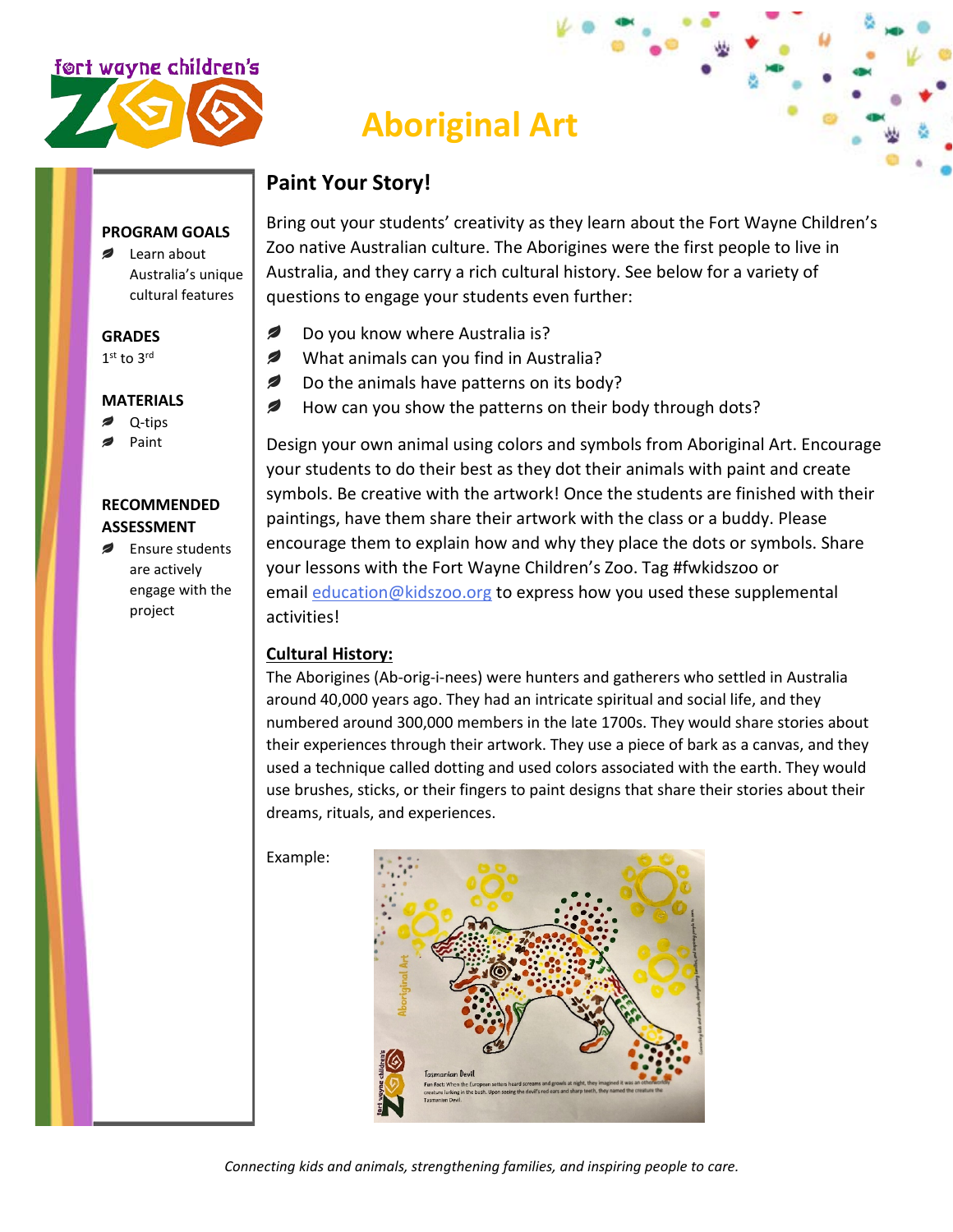





*Connecting kids and animals, strengthening families, and inspiring people to care.*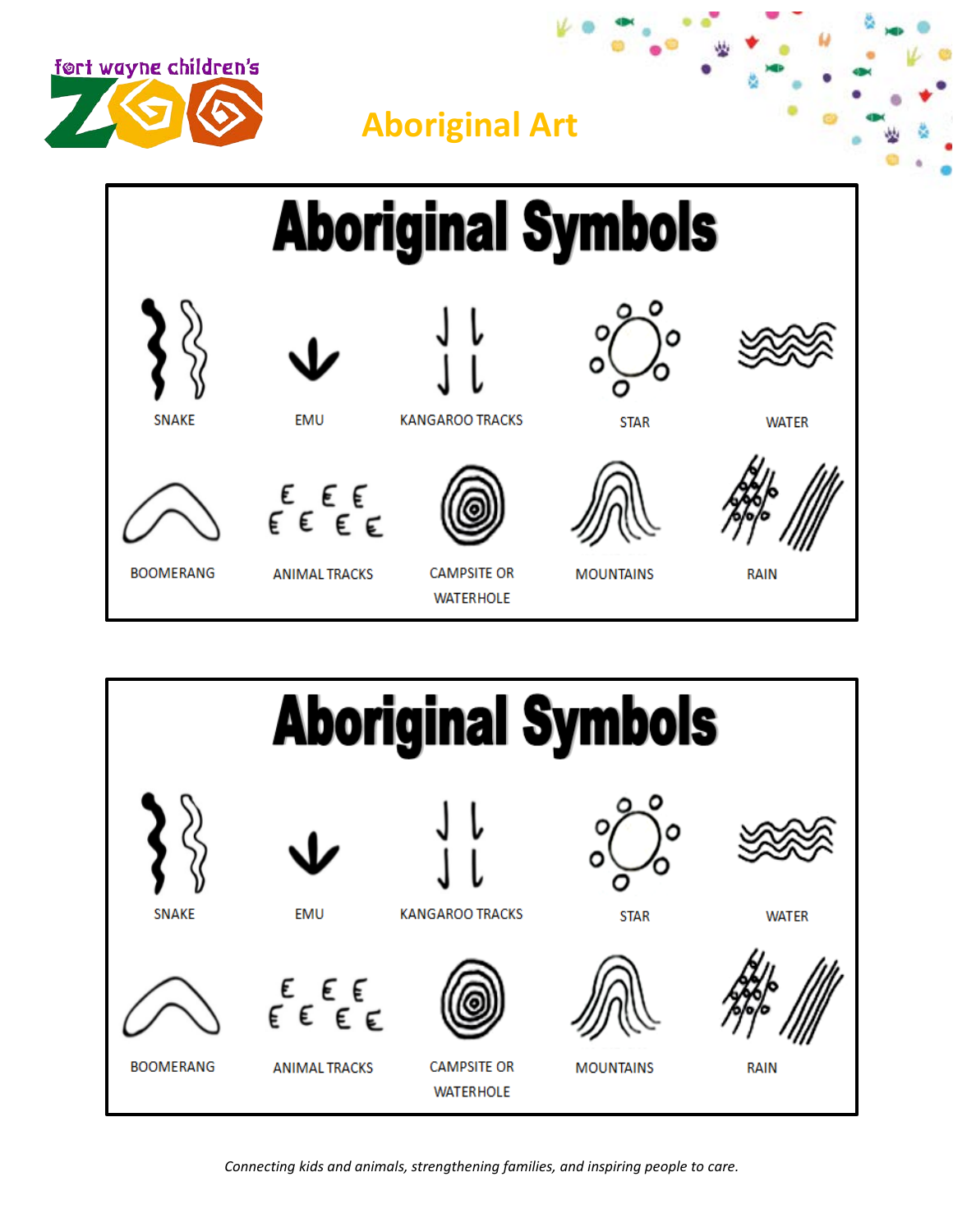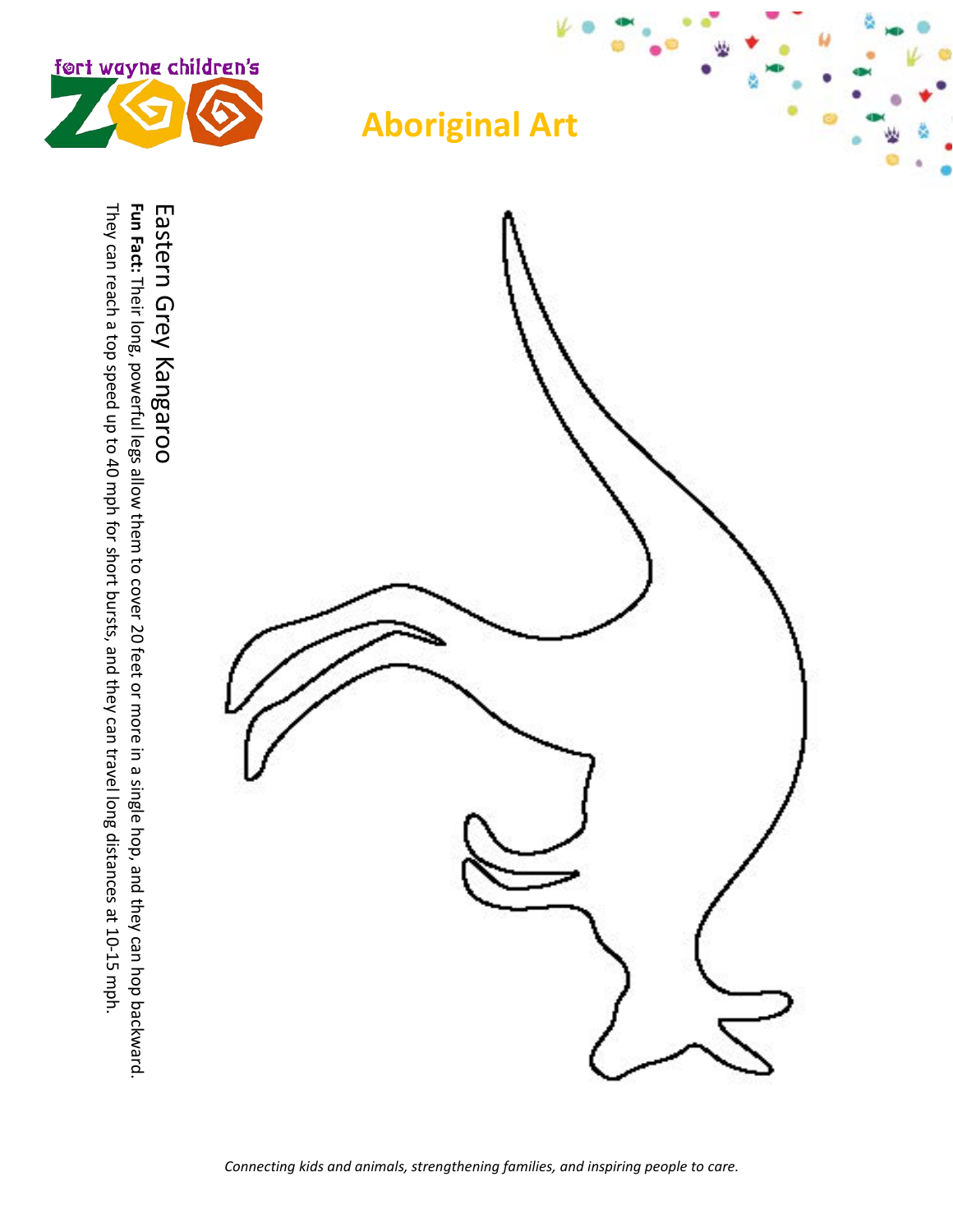

Tasmanian Devil

Tasmanian Devil. creature lurking in the bush. Upon seeing the devil's red ears and sharp teeth, they named the creature the Fun Fact: When the European setters heard screams and growls at night, they imagined it was an otherworldly Tasmanian Devil. creature lurking in the bush. Upon seeing the devil's red ears and sharp teeth, they named the creature the **Tasmanian Devil Fun Fact:** When the European setters heard screams and growls at night, they imagined it was an otherworldly

## **Aboriginal Art**

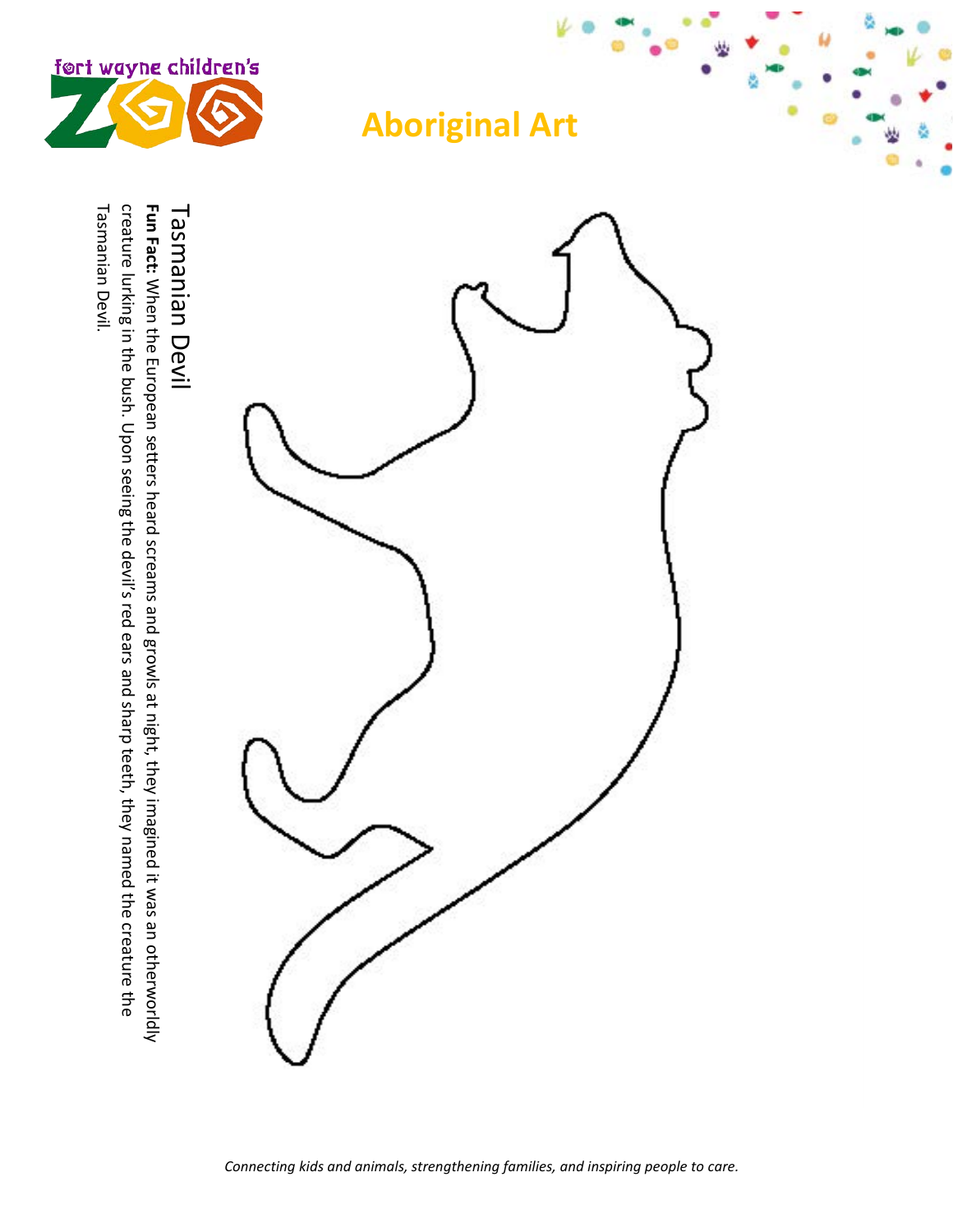

# wraps their tails around their prey to enjoy their dinner. bodies and wiggling the tips of their tails. The prey thinks the tail is food, so they go to try to eat it, but the python wraps their tails around their prey to enjoy their dinner. Woma Python Woma Python bodies and wiggling the tips of their tails. The prey thinks the tail is food, so they **Fu n Fact:** Woma pythons hunt small mammals, birds, and other snakes at night. They trick their prey by hiding their go to try to

eat it, but the python

### **Aboriginal Art**